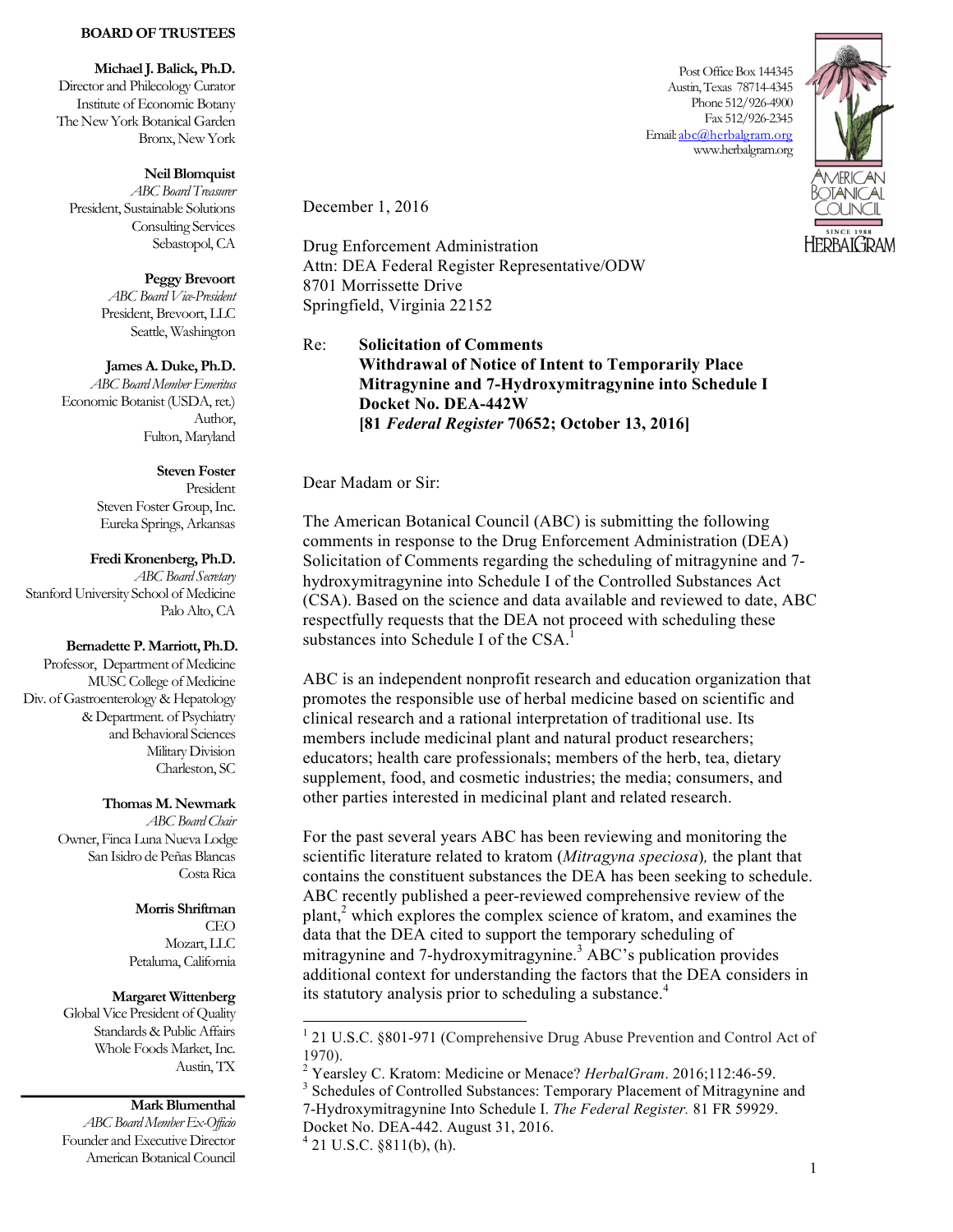# **1. Medical uses**

ABC's review of the scientific literature on kratom indicates there has been an increase in reputable institutions and scientists researching this plant to gain a better understanding of the plant's chemistry and its potential medical uses and risks. Based on limited evidence, some researchers suggest that kratom appears to be an affordable and relatively safe treatment to manage pain and opioid withdrawal symptoms.<sup>5</sup> The ABC review also provides evidence for a therapeutic profile that differs substantially from that of known full mu-opioid receptor [MOR] agonists such as morphine. We cite the following examples:

> a. A study on the pharmacology of kratom published in December 2012 in *The Journal of the American Osteopathic Association* concluded the plant has potential for medical uses (e.g., management of pain) and that questions remain (e.g., about potential toxic effects).<sup>6</sup>

> b. A Columbia University study on the *M. speciosa* alkaloids in May 2016 that found mitragynine and 7-hydroxymitragynine to be partial agonists at mu-opioid receptors [MORs] distinguishes them from strong prescription opioids like morphine and oxycodone. As partial MOR agonists, mitragynine and 7-hydroxymitragynine have a ceiling effect that minimizes their risks of physical dependence and acute side effects such as respiratory depression*.* 7,8

> c. In collaboration with researchers at Memorial Sloan-Kettering Cancer Center, the Columbia University team showed that the *M. speciosa* alkaloids produce analgesia approaching that of morphine with less respiratory depression. Mitragynine and 7 hydroxymitragynine, unlike other more common opioids, transduced signals via the Gprotein pathway instead of the beta-arrestin-2 pathway. The Memorial Sloan-Kettering group showed further in July 2016 that this mechanism almost completely eliminated the addictive potential of the *M. speciosa* alkaloids when compared with morphine.<sup>9</sup>

> d. Mitragynine and 7-hydroxymitragynine had a second noteworthy effect as both were antagonists at kappa-opioid receptors [KORs]. This means the alkaloids have analgesic effects while further minimizing the unpleasant (dysphoric) effects that some people associate with typical opioid pain killers. Moreover, the combination of MOR partial agonism and KOR antagonism is suggestive that the *M. speciosa* alkaloids may have significant potential beyond pain relief, such as promoting stress resilience, which may help treat certain types of anxiety, depression, and addiction disorders.

These studies articulate the firm distinctions between *M. speciosa* alkaloids and full mu-opioid receptor agonists.

The established body of evidence included in ABC's review article on kratom and other studies demonstrate the medical and therapeutic potential of the plant and its constituents; however, additional

 <sup>5</sup> *Vicknasingam* B, Narayanan S, Beng GT, Mansor SM. The *informal use* of *ketum* (*Mitragyna speciosa*) for *opioid withdrawal* in the *northern states* of *peninsular Malaysia* and *implications* for *drug substitution therapy*. The

<sup>&</sup>lt;sup>6</sup> Prozialeck WC, Jivan JK, Andurkar. Pharmacology of Kratom: An Emerging Botanical Agent With Stimulant, Analgesic and Opioid-Like Effects. *J Am Osteopath Assoc*. 2012;112(12):792-799. <sup>7</sup> Kruegel AC, Gassaway MM, Kapoor A, et al. Synthetic and receptor signaling explorations of the *Mitragyna* 

alkaloids: Mitragynine as an atypical molecular framework for opioid receptor modulators. *J Am Chem Soc*.

<sup>2016;138(21):6754-6764.</sup> <sup>8</sup> Chavkin C. The therapeutic potential of κ-opioids for treatment of pain and addiction. *Neuropsychopharmacology*.  $2011;36:369-370.$ <br><sup>9</sup> Varadi A, Marrone GF, Palmer TC, et al. Mitragynine/corynantheidine pseudoindoxyls as opioid analgesics with

mu agonism and delta antagonism, which do not recruit beta-arrestin-2. *J Med Chem*. 2016;59(18):8381-8397.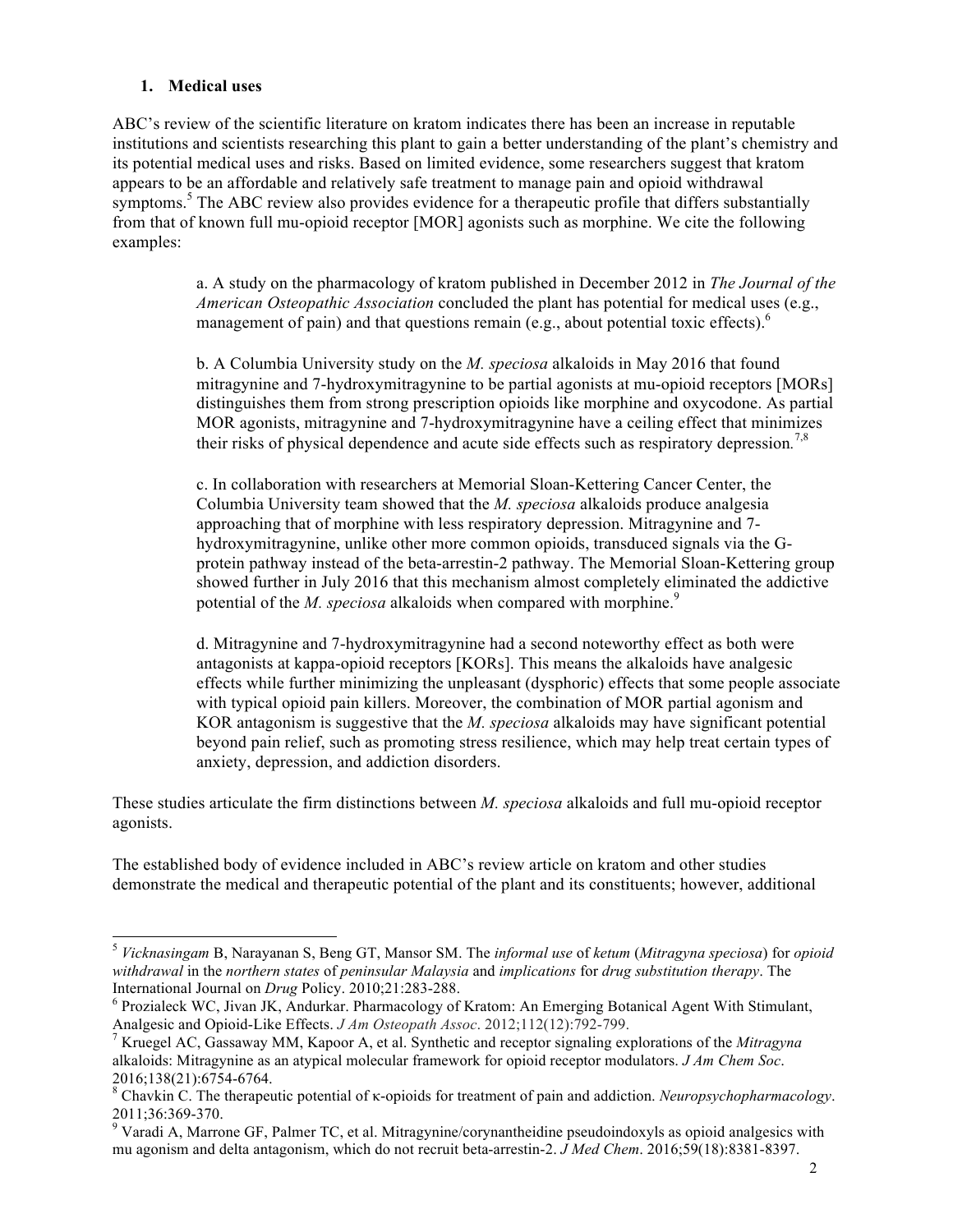questions, particularly those related to the potential benefits of kratom to alleviate the symptoms of opioid withdrawal, need to be resolved via further research.

# **2. Constraints on research efforts**

As a science-based organization that promotes botanical research and the safe and responsible use of botanicals and their preparations, ABC emphasizes the additional challenges that come into play in researching a substance that is placed in Schedule I under the CSA. The increased challenges for researchers in obtaining a registration and operating within the DEA's production quotas, in addition to establishing security measures and the extensive record and reporting requirements required to research a scheduled substance, may significantly curtail the current and/or future research efforts on kratom.

ABC strongly supports the ongoing research of this plant to discover its full medicinal value and — just as importantly — the need for a better understanding of the risks involved in using the plant, which includes safety considerations such as possible adverse events, herb-drug interactions, and contraindications.

# **3. Concerns regarding the data cited by DEA**

ABC agrees that the safety profile of kratom is not comprehensively established. However, the data cited by the DEA in its three-factor analysis<sup>10</sup> to support the temporary scheduling of mitragynine and 7hydroxymitragynine need appropriate context for an accurate interpretation. We include the following examples to support this:

a. The DEA references 660 kratom-related reports to poison control centers over a six-year period; however, as is often the case with such reports, a better understanding of the importance of this statistic requires additional context.

- i. Estimates suggest the number of kratom consumers in the United States is between several hundred thousand and 3-5 million, which means the 660 calls that were received over a six-year period are statistically insignificant even with the lower number of estimated kratom consumers.
- ii. In 2013, poison control centers throughout the United States received a total of more than 3.1 million calls,<sup>11</sup> and in 2014 the centers received a total of 2.9 million calls.<sup>12</sup>
- iii. Of the 660 calls, no effects were reported, or poison center staff was unable to follow up in 173 (26.2%) cases. Additionally, in 162 (24.5%) cases, the medical assessment reported minor signs or symptoms, while in 275 (41.7%), a moderate exposure was reported. Life-threatening signs or symptoms were observed for 49 (7.4%) exposures. Finally, there was one reported fatal outcome in a person additionally consuming the medications paroxetine and lamotrigine.<sup>13</sup>
- iv. Additionally, of these 660 calls, 64.8% of the calls were reportedly based on isolated kratom use, with the balance of calls most likely involving concomitant use of other substances, including depressants such as ethanol and benzodiazepines.<sup>14</sup> Polysubstance

 $10$  U.S. Department of Justice, Background Information and Evaluation of 'Three Factor Analysis' (Factors 4, 5 and 6) for Temporary Scheduling; Schedules of Controlled Substances: Temporary Placement of Mitragynine and 7-Hydroxymitragynine Into Schedule I. The Federal Register. 81 FR 59929. Docket No. DEA-442. August 31, 2016.

<sup>&</sup>lt;sup>11</sup> Mowry JB, Spyker DA, Cantilena Jr. LR, McMillan N, Ford M. 2013 Annual Report of the American Association of Poison Control Centers' National Poison Data System (NPDS): 31<sup>st</sup> Annual Report<br><sup>12</sup> Mowry JB, Spyker DA, Brooks DE, McMillan N, Schauben JL. 2014 Annual Report of the American Association

of Poison Control Centers' National Poison Data System (NPDS): 32nd Annual Report, Clinical Toxicology, 53:10,

<sup>962-1147,</sup> DOI: 10.3109/15563650.2015.1102927<br><sup>13</sup> Anwar M, Law R, Schier J. Notes from the Field. Kratom (*Mitragyna speciosa*) exposures reported to poison<br>centers — United States, 2010–2015. *MMWR Morb Mortal Wkly Rep.*

<sup>&</sup>lt;sup>14</sup> U.S. Department of Justice, Background Information and Evaluation of 'Three Factor Analysis' (Factors 4, 5 and 6) for Temporary Scheduling; Schedules of Controlled Substances: Temporary Placement of Mitragynine and 7-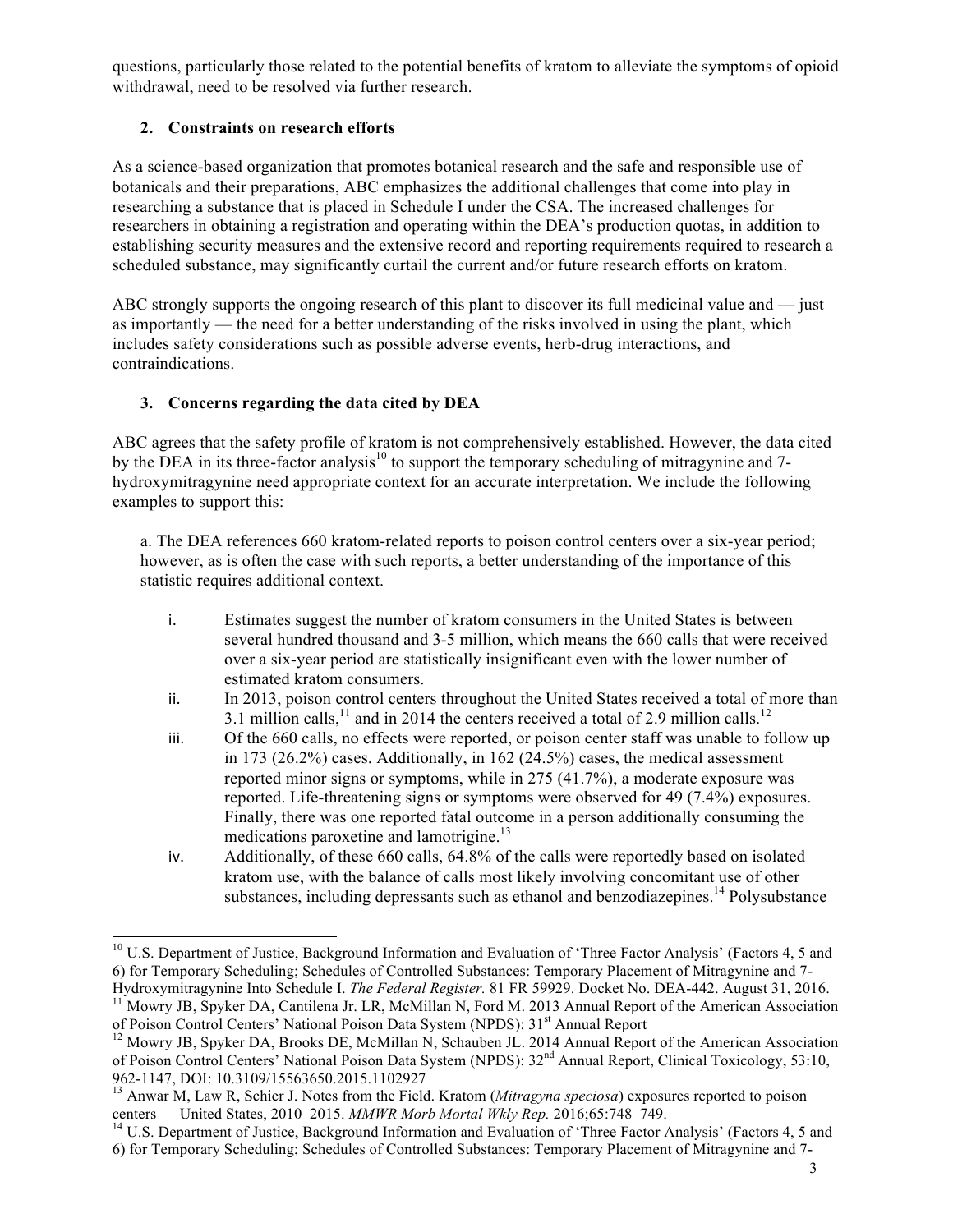use creates a challenge in identifying an offending substance, and without a full investigation into each report, implicating kratom as the offending substance is not sound practice.

v. The DEA also correctly points out that products labeled as containing kratom are often adulterated with other substances.<sup>15</sup> Therefore, without comprehensive testing to determine the amount of kratom and the amounts of other substances in the product, one cannot conclude that kratom was the offending substance that caused the adverse effect.

By placing the 660 calls that cited kratom exposure over a six-year period of time into context, a more accurate picture of any safety concern is provided. Based on the difficulties in assessing the causality of kratom and the observed medical symptoms, and the estimated number of kratom consumers (between several hundred thousand and 5 million), the risk in consuming kratom seems relatively low.

b. Another example of data referenced without context is the mention of the 2010 report by the International Narcotics Control Board (INCB) in the DEA's three-factor analysis.<sup>16</sup> The DEA includes a paragraph on the INCB report which reads as if kratom were a singled-out and highlighted plant of interest in the INCB report. See immediately below:

Internationally, the increased presence and abuse of kratom, containing the main active alkaloids mitragynine and 7-hydroxymitragynine, has garnered the attention of the International Narcotics Control Board (INCB) (INCB, 2011). In a 2010 report, the INCB noted the increased interest in the recreational use of kratom*,* and highlighted the use of the Internet to educate potential users about kratom. The report also notes that any impairing effects from the use of kratom might have serious consequences for the well-being of other persons, similar to driving under the influence of a psychoactive substance. The INCB recommended that governments experiencing problems with persons trafficking or using kratom recreationally, which had not already controlled kratom and kratom preparations, should consider doing so at the national level where necessary.

In actuality, kratom was mentioned once in the INCB report in a list with nine other plants, and any words of caution or recommendations did not reference kratom specifically and were generally intended to encompass all referenced plant materials. The list of these plants is quoted below.<sup>17</sup>

284. Many plants that contain psychoactive substances with stimulating or hallucinogenic properties, as well as preparations made from those plants, have traditional uses in some countries or regions; for example, some are used in religious rites. …

285. Examples of such plants or plant material include khat (*Catha edulis*), whose active ingredients cathinone and cathine are listed in Schedules I and III of the 1971 Convention; ayahuasca, a preparation made from plants indigenous to the Amazon basin of South America, mainly a jungle vine (*Banisteriopsis caapi*) and another tryptamine-rich plant, chacruna (*Psychotria viridis*), containing a number of psychoactive alkaloids, including dimethyltryptamine (DMT); the peyote cactus (*Lophophora williamsii*), containing mescaline; magic mushrooms (*Psilocybe* spp.), which contain psilocybin and psilocin; Ephedra, containing ephedrine; "kratom" (*Mitragyna speciosa*), a plant indigenous to South-East Asia that contains mitragynine; iboga (*Tabernanthe iboga*), a plant that contains the hallucinogen ibogaine and is native to the western part of Central Africa; a number of *Datura* spp. containing hyoscyamine and scopolamine; and *Salvia divinorum*, a plant originating in Mexico that contains the hallucinogen salvinorin A.

In summary, the data cited by the DEA in its three-factor analysis to support the temporary scheduling of mitragynine and 7-hydroxymitragynine need appropriate context for an accurate interpretation in

l

Hydroxymitragynine Into Schedule 1. *The Federal Register.* 81 FR 59929. Docket No. DEA-442. August 31, 2016.

<sup>&</sup>lt;sup>13</sup> Id. at 9-10.<br><sup>16</sup> US Department of Justice, Background Information and Evaluation of 'Three Factor Analysis' (Factors 4, 5 and 6) for Temporary Scheduling; Schedules of Controlled Substances: Temporary Placement of Mitragynine and 7- Hydroxymitragynine Into Schedule I. *The Federal Register.* 81 FR 59929. Docket No. DEA-442. August 31, 2016.  $(p.18)$ <br><sup>17</sup> International Narcotics Control Board 2010 Report (2011), p. 46-47.